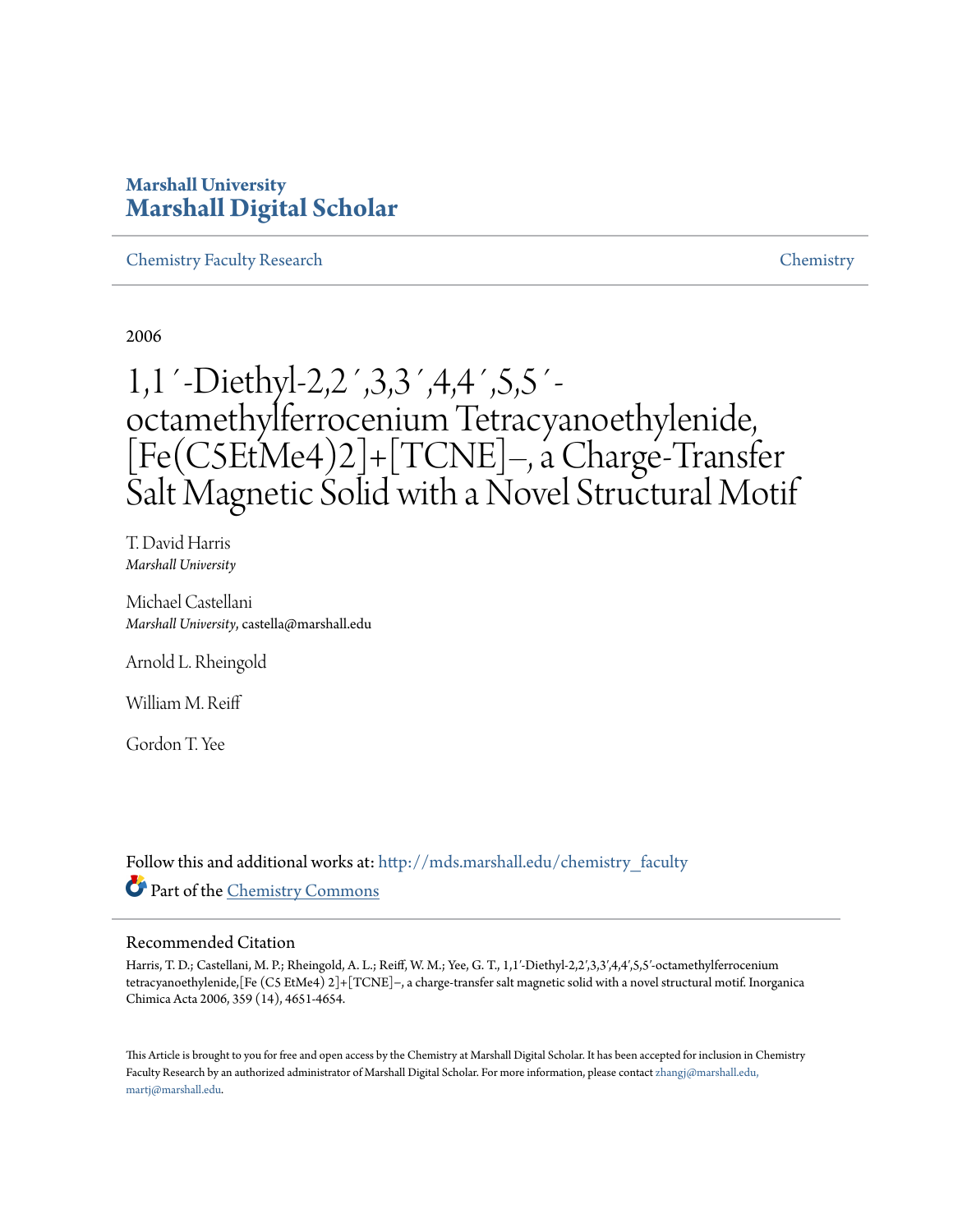# 1,1´-Diethyl-2,2´,3,3´,4,4´,5,5´-octamethylferrocenium Tetracyanoethylenide, [Fe(C<sub>5</sub>EtMe<sub>4</sub>)<sub>2</sub>]+[TCNE]<sup>-</sup>, a Charge-Transfer Salt Magnetic Solid with a Novel Structural Motif

*T. David Harris,† Michael P. Castellani,\*,† Arnold L. Rheingold‡, William M. Reiff& and Gordon T. Yee\*,#*

† Department of Chemistry, Marshall University, Huntington, WV 25755

‡ Department of Chemistry and Biochemistry, University of California at San Diego, San Diego, CA 92093

&Department of Chemistry and Chemical Biology, Northeastern University, Boston, MA 02115

#Department of Chemistry, Virginia Polytechnic Institute and State University, Blacksburg, VA 24061

castella@marshall.edu, arnrhein@chem.ucsd.edu; w.reiff@neu.edu, [gyee@vt.edu](mailto:gyee@vt.edu)

**RECEIVED DATE (to be automatically inserted after your manuscript is accepted if required according to the journal that you are submitting your paper to)**

Structure and Properties of  $[Fe(C_5EtMe_4)_2]^+ [TCNE]^-$ 

1,1´-Diethyl-2,2´,3,3´,4,4´,5,5´-octamethylferrocene has been utilized as a one-electron donor in the synthesis of a tetracyanoethylene charge-transfer salt,  $[Fe(C_5EtMe<sub>4</sub>)<sub>2</sub>]<sup>+</sup>[TCNE]<sup>-</sup>$ . Structural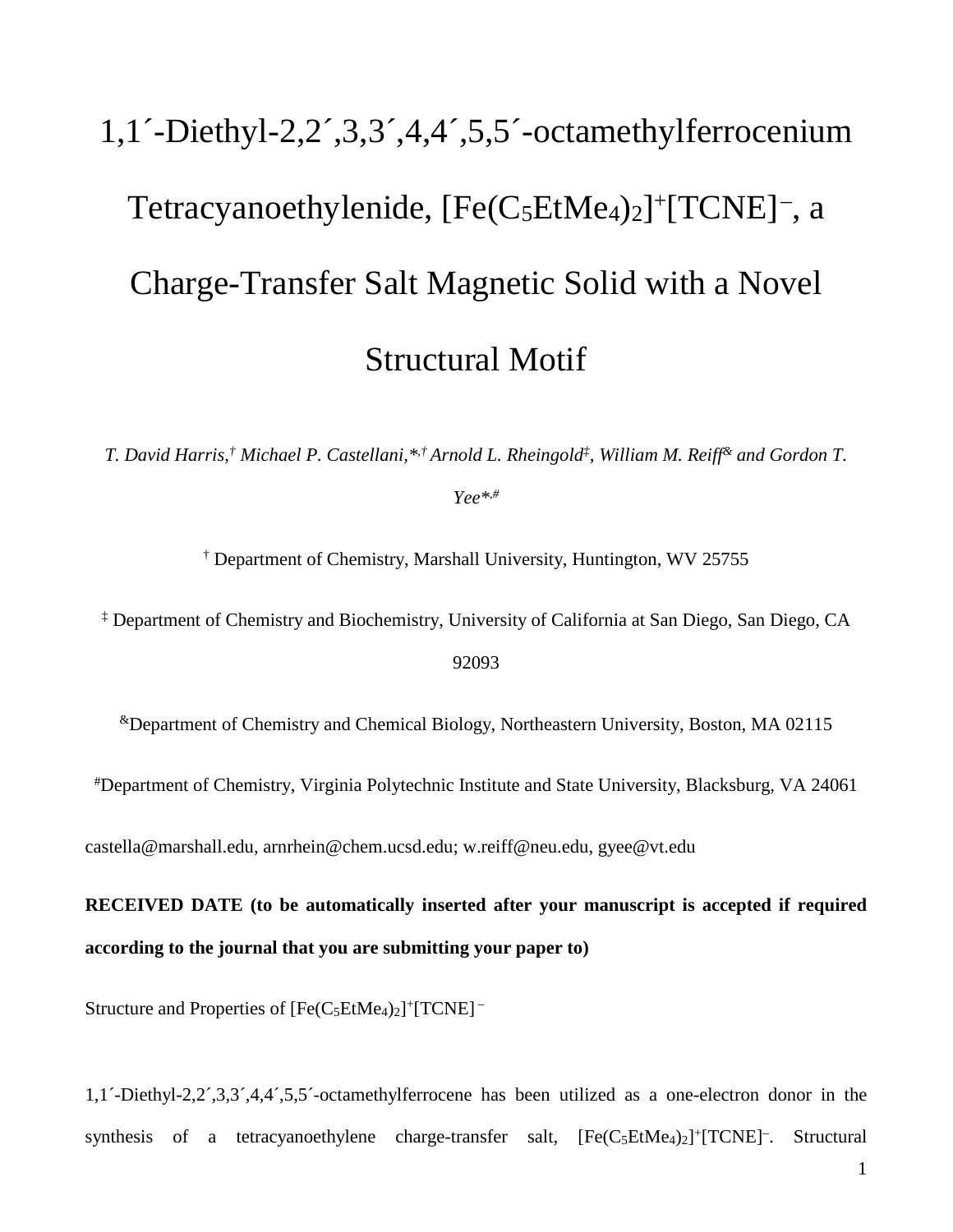characterization shows that it adopts an arrangement of anions and cations completely different from the usual  $\pi$  stacking seen in analogous decamethylferrocenium compounds. The TCNE radical sits along side of the ferrocene, nearly perpendicular to the planes of the  $C_5$  rings. It crystallizes in the triclinic space group *P*-1 with unit cell dimensions  $a = 10.4024(9)$  Å,  $b = 10.7491(9)$  Å,  $c = 12.9992(11)$  Å and  $\alpha = 75.656(2)$ °,  $\Box \beta = 77.715(2)$ ° and  $\gamma = 67.9460(10)$ ° and  $Z = 2$ . The nearly square geometry of the TCNE anion creates disorder over two orientations.  $[Fe(C_5EtMe<sub>4</sub>)<sub>2</sub>]+[TCNE]$  is a simple paramagnet exhibiting neither long range magnetic order nor slow paramagnetic relaxation to the lowest measured temperatures (*ca*. 1.8 K) as determined by both ac and dc magnetic susceptibility and Mössbauer spectroscopy (*ca*. 1.3 K).

#### **Introduction**

<span id="page-2-0"></span>Although dozens of magnetic charge-transfer salts incorporate decamethylmetallocenes as building blocks [[1](#page-11-0)], related metallocene donors with other substituents have lacked this versatility. Whereas decamethylferrocene reacts with tetracyanoethylene to give a ferromagnet with  $T_c = 4.8$  K, unsubstituted ferrocene combines with tetracyanoethylene to yield a diamagnetic non-ionic solid, [FeCp<sub>2</sub>][TCNE] because the donor is not sufficiently strong to reduce the acceptor [\[1\]](#page-2-0). The analogous salt  $[Fe(C<sub>5</sub>HMe<sub>4</sub>)<sub>2</sub>]$ <sup>+</sup>[TCNE]<sup>-</sup> has been reported to be paramagnetic, with ferromagnetic coupling ( $\theta = 7$  K), but does not order [[2](#page-11-1)]. The compound  $[Fe(C_5Et_5)_2]^+ [TCNE]^-$  behaves similarly ( $\theta = 7.5$  K) [[3](#page-11-2)].  $[Fe(C<sub>5</sub>HMe<sub>4</sub>)<sub>2</sub>]$ <sup>+</sup>[TCNE]<sup>-</sup> has been crystallographically characterized and exhibits the usual donoracceptor mixed stack arrangement of cations and anions which results in  $\pi$  overlap between the acceptors and the  $C_5$  ring [\[1\]](#page-2-0). It is believed that  $[Fe(C_5Et_5)_2]^+ [TCNE]^-$  adopts a similar structure.

<span id="page-2-1"></span>We have now prepared and characterized  $[Fe(C_5EtMe<sub>4</sub>)<sub>2</sub>]$ <sup>+</sup>[TCNE]<sup>-</sup>. Surprisingly, the structural motif is entirely different from the commonly observed mixed stack, consisting instead of TCNE radical anions oriented side-on to the metallocene. Not unexpectedly, because this compound lacks the  $\pi$ stacking seen in magnetically ordering solids, it exhibits no evidence of significant magnetic exchange interactions.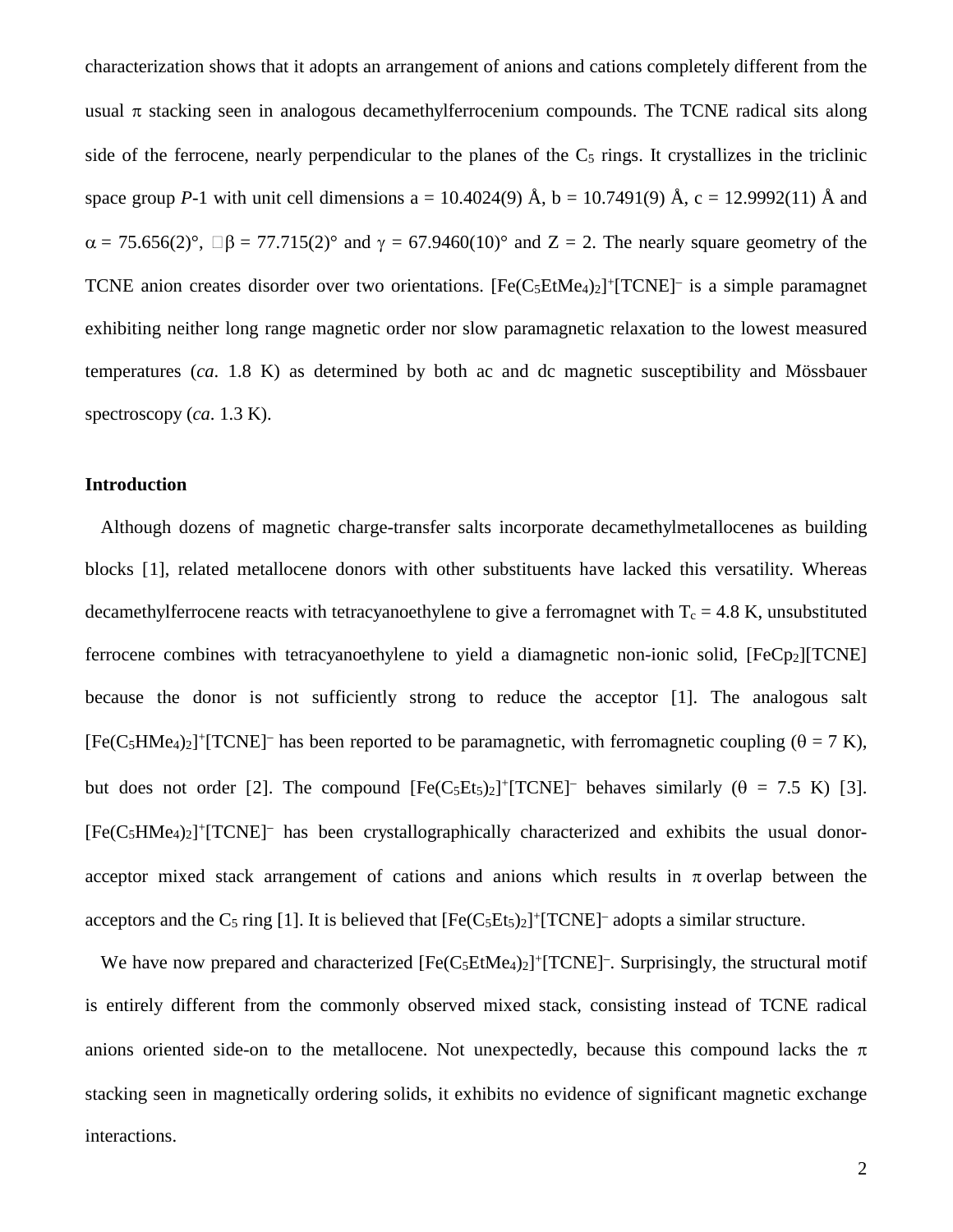#### **Synthesis and Characterization**

**General Considerations**. Preparation of air-sensitive compounds was carried out in a nitrogen-filled Vacuum Atmospheres glove box maintained at less than 5 ppm  $O_2$  and by utilizing standard Schlenk techniques. Solvents (Fisher) were distilled from the appropriate drying agent under nitrogen: hexane (sodium/benzophenone), tetrahydrofuran (THF, potassium/benzophenone), diethylether (sodium/benzophenone), and dichloromethane  $(CaH_2)$ . Fe(C<sub>5</sub>EtMe<sub>4</sub>)<sub>2</sub> was prepared by a minor modification of a literature procedures [[4](#page-11-3)]. Tetracyanoethylene (Aldrich) was sublimed prior to use and stored in the glove box. FeCl<sub>2</sub> (Strem), 1.6 M n-butyl lithium in hexanes and  $C_5EtMe<sub>4</sub>H$  (Aldrich) were used as received. Elemental analyses were performed by Mikroanalytisches Labor Pascher, Remagen, Germany.

**Magnetic measurements.** All the magnetic measurements were performed on a 7 Tesla Quantum Design MPMS SQUID magnetometer. Samples were prepared as previously described [[5](#page-11-4)]. Measurements of magnetization as a function of temperature were performed from 2 K to 300 K in 5000 G applied field. Samples were cooled in zero field and measured upon warming. Diamagnetic corrections were applied based on Pascal's constants. The data were corrected for a small temperature independent paramagnetism term  $({}^{\sim}3 \times 10^{4}$  emu/mol) adjusted so that the inverse chi vs. temperature plot was linear.

**Mössbauer Spectroscopy**. Mössbauer spectroscopy measurements were conducted as described previously [[6\]](#page-11-5).

**X-ray crystallography**. Crystallographic data are collected Table 1. No symmetry higher than triclinic was observed. The centrosymmetric alternative was selected based on the absence of correlation effects. In this setting, the TCNE molecules are disordered in two coplanar, orthogonal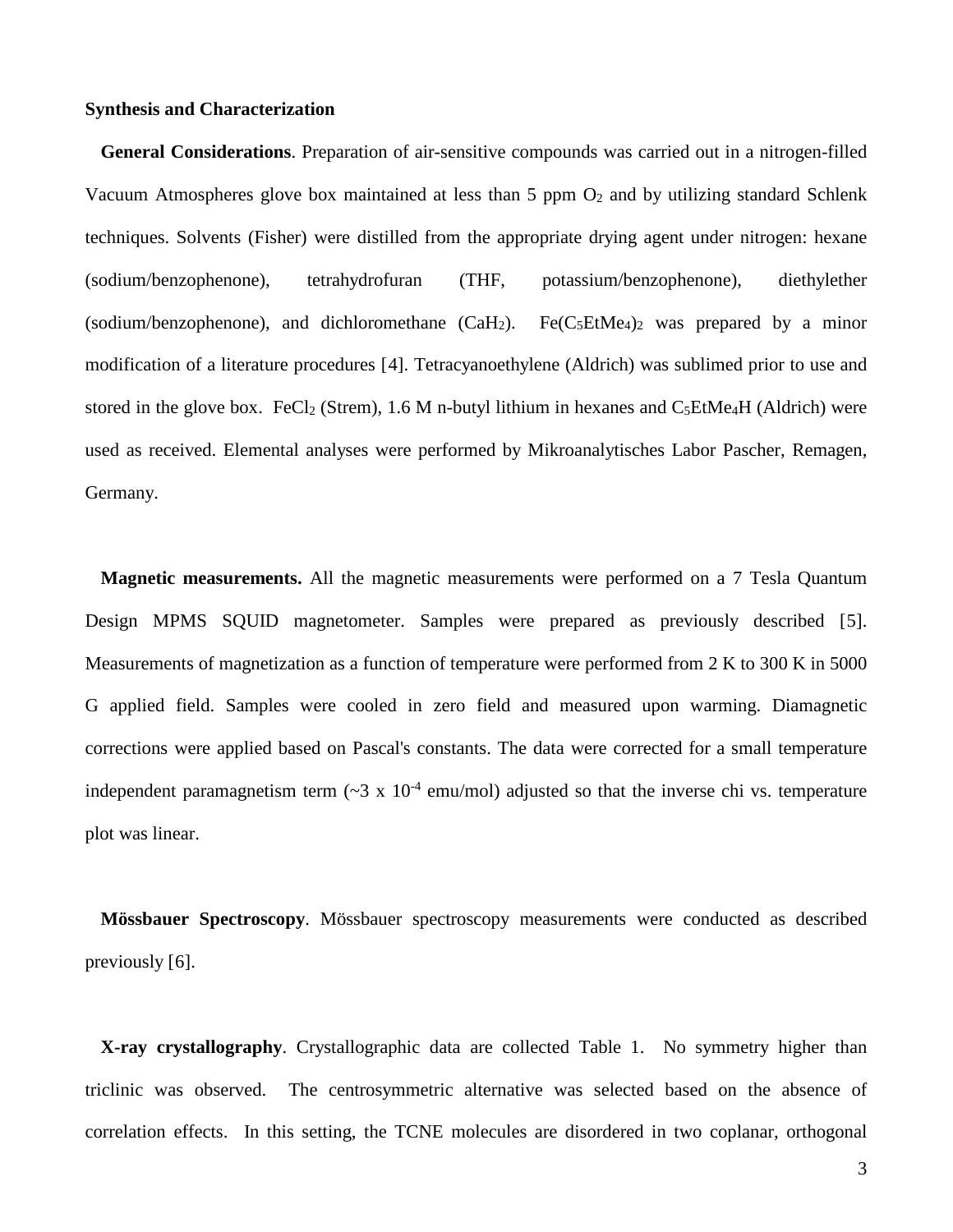positions located on an inversion center in which the CN groups are shared equally. The structure was solved by direct methods and refined with all nonhydrogen atoms anisotropic and hydrogen atoms treated as idealized contributions. All software used the SHELXTL libraries as distributed by Bruker/Nonius, Madison, WI.

 $[Fe(C_5EtMe_4)_2]$ <sup>+</sup> $[TCNE]$   $\overline{\phantom{a}}$ . Dichloromethane (10 mL) was added to a solid mixture of Fe(C<sub>5</sub>EtMe<sub>4</sub>)<sub>2</sub> (0.300 g, 0.846 mmol) and TCNE (0.106 g , 0.828 mmol). The dark green solution was filtered via cannula and layered with 10 mL hexanes to yield 0.308 g (0.638 mmol, 77%) of dark green crystals. Visible  $\lambda_{\text{max}}$  (CH<sub>2</sub>Cl<sub>2</sub>) 402, 408, 418, 428, 440, 446, 460, 650 (sh), 700 (sh), 780 nm. Calcd for C28H34N4Fe: C, 69.71; H, 7.10. Found C, 69.16; H, 7.04.

# **Results and Discussion**

A general mechanism for through-space magnetic exchange in molecule-based systems has not yet been elucidated. To address this problem, we have focused on preparing families of magnetic solids in which only through-space coupling exists. Charge-transfer salts present an attractive framework for these investigations because their synthesis is intrinsically modular and because we have found that the structure is tolerant, at least with decamethylmetallocene donors, to many different organic one-electron acceptor building blocks. By systematic modification of the building blocks to tune their steric or electronic properties, we hope to gain insights into the molecular level understanding of through-space coupling.

For the most part, research in this area has focused on changing the organic acceptor, while holding the donor decamethylmetallocene constant. This is due, at least in part, to the fact that few other donors have been found to support long-range magnetic order [\[1\]](#page-2-0). We have recently turned our attention to the possibility of making a minimal modification to decamethylferrocene and identified 1,1´-diethyl-2,2´,3,3´,4,4´,5,5´-octamethylferrocene as presenting one of the smallest changes to the electrochemical and structural properties. An added motivation for examining this set of donors was the observation that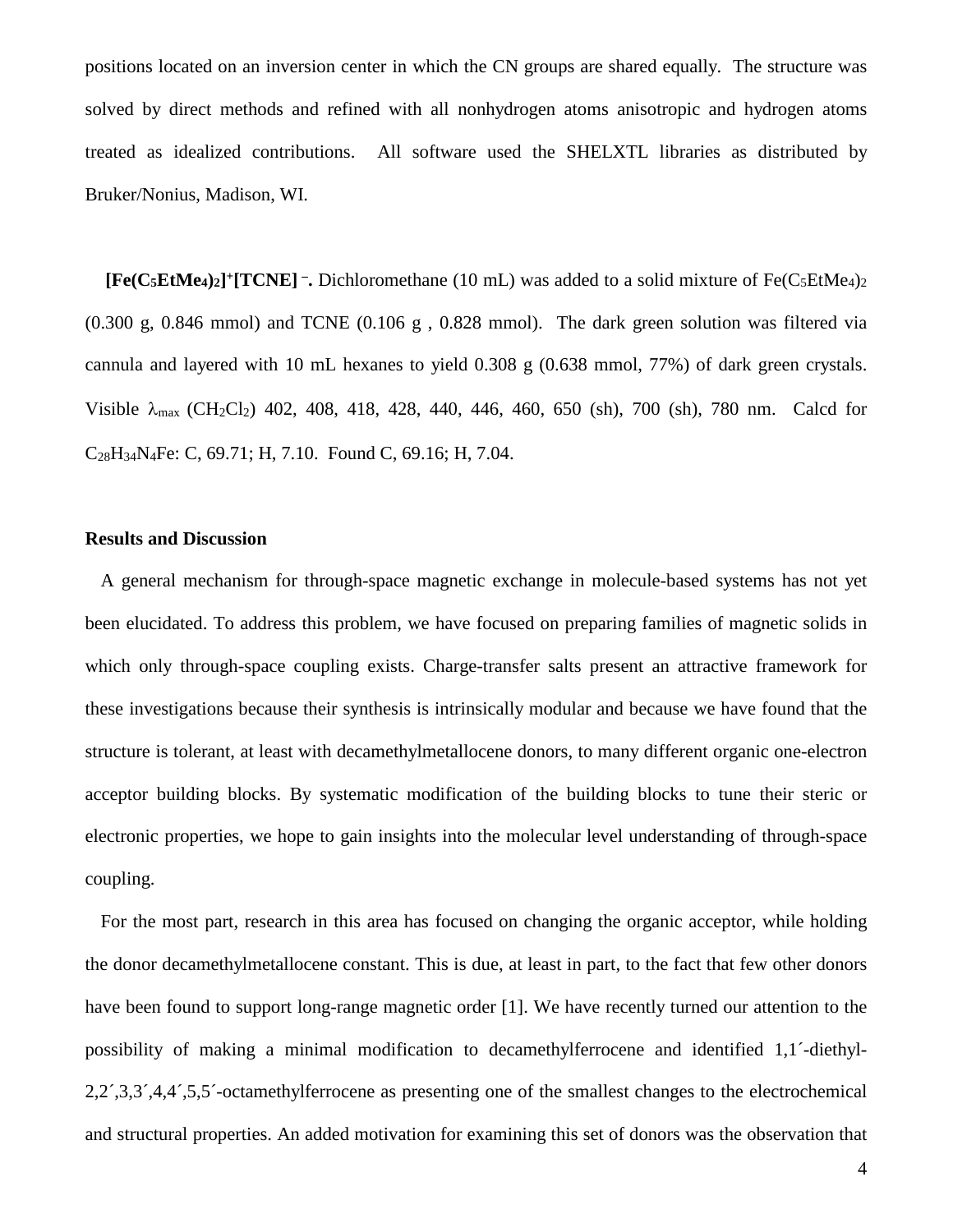<span id="page-5-0"></span>the crystal structures of  $[CrCp*2]^+ [DEt DCF]$ <sup>-</sup> $\cdot$ 2CH<sub>2</sub>Cl<sub>2</sub> where DEtDCF is diethyl dicyanofumarate [[7](#page-11-6)], and  $[FeCp^*2]^+ [TCNE] \cdot CH_3CN [8]$  $[FeCp^*2]^+ [TCNE] \cdot CH_3CN [8]$  are solvates and it was hoped that the flexibility of the added methylene groups in the title compound might negate the need for a solvent of crystallization.

The X-ray crystal structure of  $[Fe(C_5EtMe<sub>4</sub>)<sub>2</sub>]$ <sup>+</sup>[TCNE]<sup>-</sup> is displayed in Figs. 1 and 2. There are two independent half molecules of TCNE, each residing on an inversion center. Additionally, each TCNE ion is rotationally disordered, as shown, with the minor-occupancy positions drawn with dotted outlines. One of the ethyl groups is also disordered over two positions. Bond angles and distances within the Fe(C<sub>5</sub>EtMe<sub>4</sub>)<sub>2</sub><sup>+</sup> cation are similar to those in Fe(C<sub>5</sub>Me<sub>5</sub>)<sub>2</sub><sup>+</sup> [\[8\]](#page-5-0). The major difference between these structures arises because the terminal methyl group on the ethyl substituent in  $Fe(C_5EtMe<sub>4</sub>)<sub>2</sub>$ <sup>+</sup> lies distal to the metal atom on both faces of the  $C_5$  ring. These out-of-plane methyl groups prevent the TCNE– anion from lying parallel planar to the  $C_5$  ring as it does in  $M(C_5Me_5)_2^+$  (M = Fe [\[8\]](#page-5-0), Cr [[9\]](#page-11-8)) and Fe(C<sub>5</sub>HMe<sub>4</sub>)<sub>2</sub><sup>+</sup> [\[2\]](#page-2-1). Surprisingly, the TCNE<sup>-</sup> ion actually lies along side of the Fe(C<sub>5</sub>EtMe<sub>4</sub>)<sub>2</sub><sup>+</sup> ion in an orientation almost perpendicular to the plane of the  $C_5$  ring.

The magnetic properties of  $[Fe(C_5EtMe<sub>4</sub>)<sub>2</sub>]<sup>+</sup>[TCNE]<sup>-</sup>$  are consistent with a paramagnet with no significant interactions between the spins. The plot of  $\chi$ T vs. T (Fig. 3) is essentially linear and only below 10 K does it drop off more sharply. Based on a fit of  $\chi^{-1}$  vs. T to the Curie-Weiss law, C = 1.32 emu-K/mol and  $\theta = -1.5$  K. Assuming g = 2.0 for the organic radical, g = 3.17 is calculated for the decamethylferrocenium ion, consistent with previous reports of significant orbital contribution to the magnetic moment [[10\]](#page-11-9). The downward curve could be the result of weak antiferromagnetic coupling or from the depopulation of low lying spin-orbit levels of the cations as opposed to incipient antiferromagnetic exchange, as has been reported for ferrocenium cations with diamagnetic anions [[11](#page-11-10)]. The lack of ferromagnetic exchange as seen for other TCNE salts is perhaps not surprising given the orientation of the TCNE– radical relative to the metallocene cation and the presumed necessity of  $\pi$ stacking for strong magnetic exchange interactions.

The ambient temperature Mössbauer spectrum of this compound (Fig. 4) is asymmetrically broadened, consistent with an unresolved quadrupole doublet ( $\Delta E \sim 0.2$ mm/s) with an isomer shift of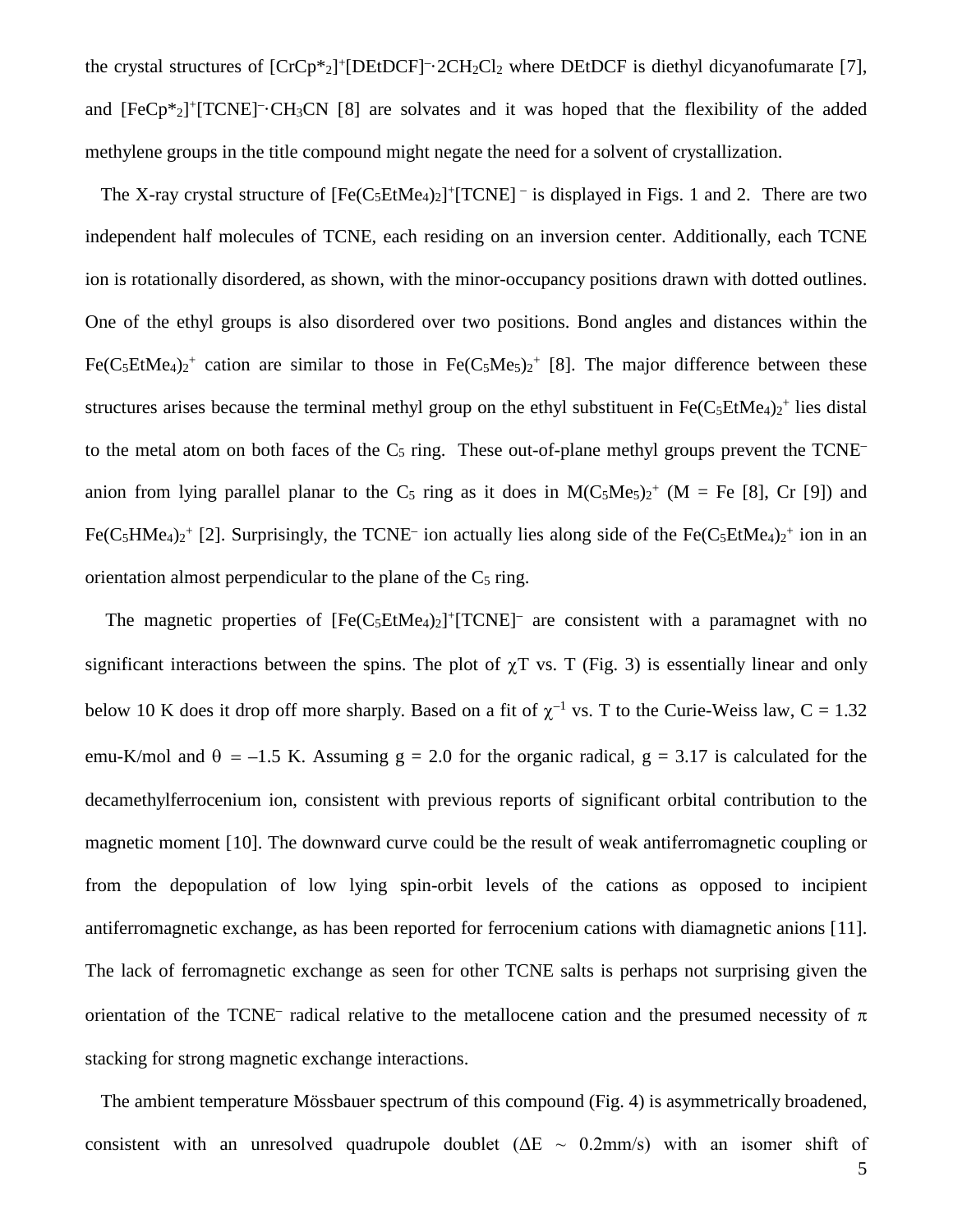$\sim$  0.5 mm/s. These observations are fairly typical for  $S = 1/2$  ferrocenium species [[12\]](#page-11-11). At low temperatures, there is no evidence of spectral broadening or magnetic hyperfine splitting. The material appears to be a simple, rapidly relaxing paramagnet as suggested by the SQUID magnetization results (*vide supra*).

#### **Conclusions**

The modification made to the donor results in a compound with an unexpected, entirely different crystal packing motif and consequent magnetic properties consistent with very weak, perhaps nonexistent magnetic exchange interactions at least at the limit of our low temperature capabilities. This result supports the general notion that  $\pi$  stacking is a prerequisite for strong coupling in this class of compounds. Future work will focus on examining the family of octamethylferrocenophane donors, which should provide the needed  $\pi$  stacked structure while still allowing us to systematically tune other properties.

#### **Acknowledgments**

We acknowledge financial support from the Donors of the Petroleum Research Fund, administered by the American Chemical Society (PRF 34614-AC), the National Science Foundation (CHE-023488 for the purchase of the SQUID and CHE-0243704 for the support of TDH) and the ASPIRES program at Virginia Tech. We also thank Dr. Robert Shull of the National Institute of Standards and Technology, Gaithersburg, MD for the use of the SQUID magnetometer for gathering preliminary data and Dr. Guangbin Wang and Mr. P. Weinberger for helpful experimental assistance.

# **Supporting Information Available**

Crystal data in CIF format is available free of charge via the Internet at [http://www.ccdc.cam.ac.uk/cgi-bin/catreq.cgi.](http://www.ccdc.cam.ac.uk/cgi-bin/catreq.cgi)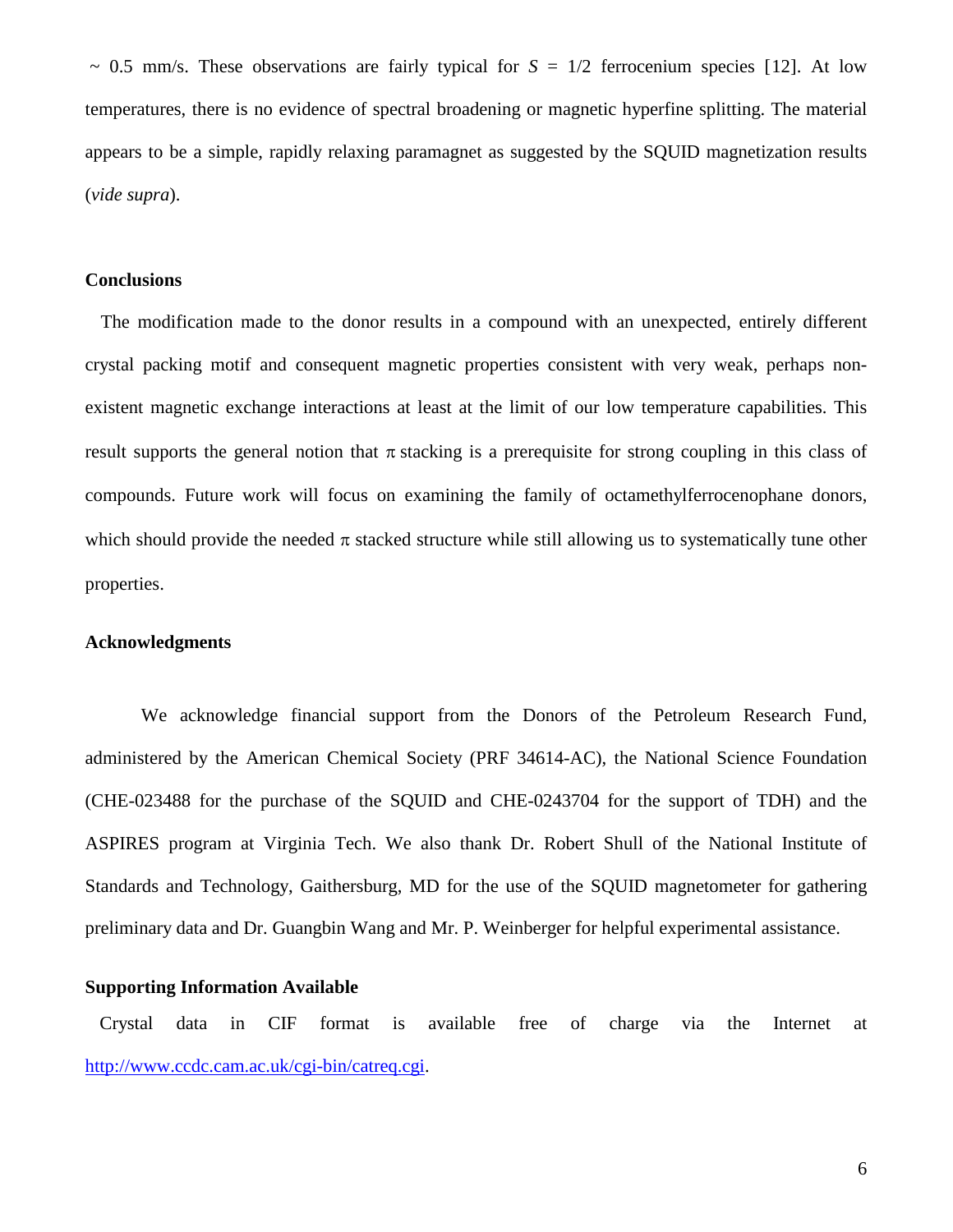# FIGURE CAPTIONS

**Fig. 1.** The structure and labeling scheme for **1** with 30% thermal ellipsoid probabilities. Crystallographic disorder is discussed in the text.

**Fig. 2.** Unit cell of  $[Fe(C_5EtMe_4)_2]^+$  $[TCNE]^-$ .

**Fig. 3.**  $\gamma$ T (squares) vs. T and  $\gamma^{-1}$  (diamonds) for  $[Fe(C_5EtMe_4)_2]^+$ [TCNE]<sup>–</sup> measured in 5000 G.

**Fig. 4.** Mössbauer spectra for  $[Fe(C_5EtMe<sub>4</sub>)<sub>2</sub>]+[TCNE]<sup>-</sup>$  at 298 K and 1.5 K.

# TABLE TITLE

Table 1. Crystallographic data for [Fe(C<sub>5</sub>EtMe<sub>4</sub>)<sub>2</sub>]+[TCNE]<sup>-</sup>

# SYNOPSIS TOC

1,1´-Diethyl-2,2´,3,3´,4,4´,5,5´-octamethylferrocene has been utilized as a one-electron donor in the synthesis of a tetracyanoethylene magnetic charge-transfer salt,  $[Fe(C_5EtMe<sub>4</sub>)<sub>2</sub>]$ <sup>+</sup>[TCNE] –, a compound that adopts an arrangement of anions and cations completely different from the usual  $\pi$  stacking seen in analogous decamethylferrocenium compounds.

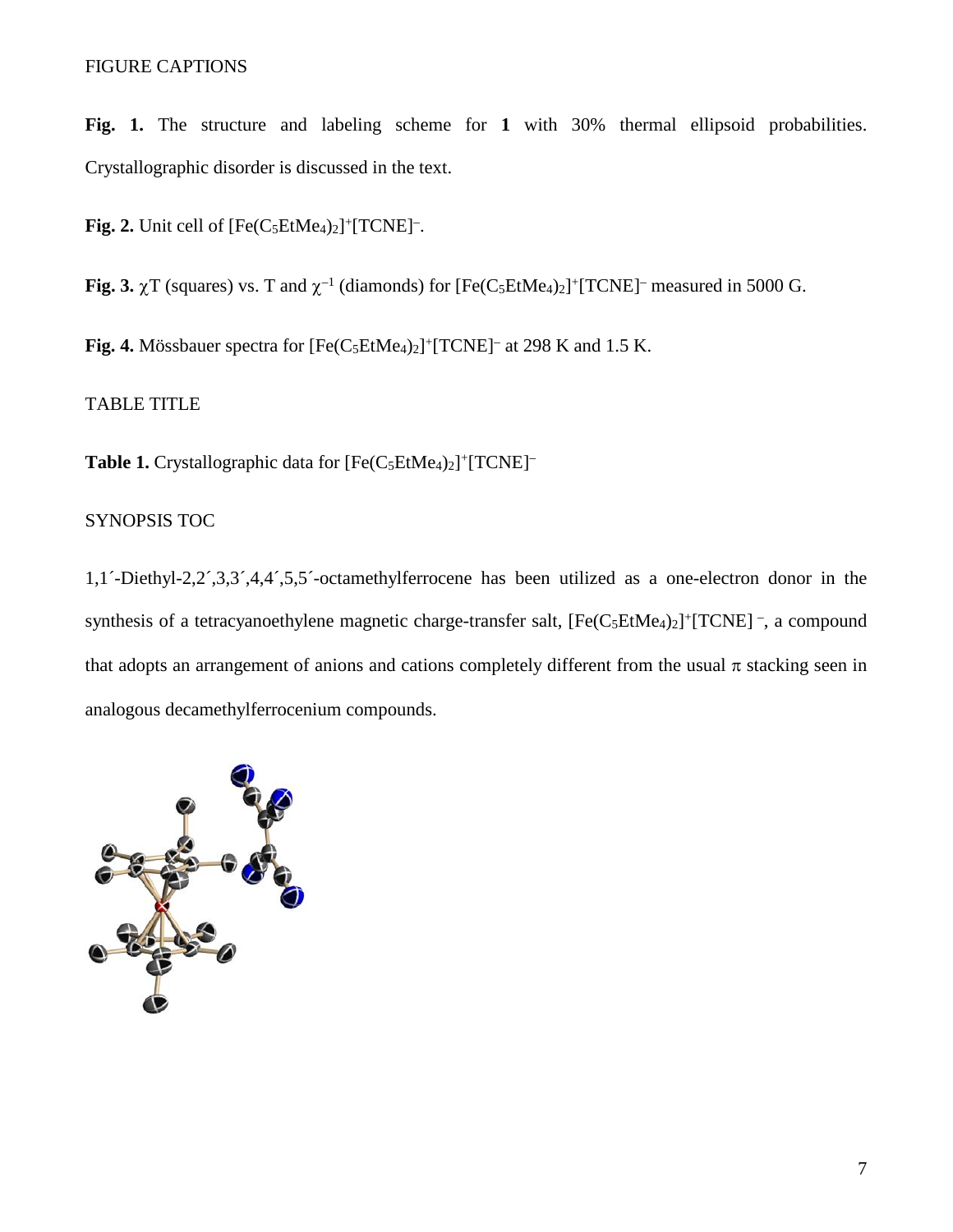| Empirical formula                    | $C_{28}H_{34}FeN_4$                            |                           |
|--------------------------------------|------------------------------------------------|---------------------------|
| Formula weight                       | 482.44                                         |                           |
| Temperature                          | 219(2) K                                       |                           |
| Wavelength                           | Mo K $\alpha$ : 0.71073 Å                      |                           |
| Crystal system                       | Triclinic                                      |                           |
| Space group                          | $P-1$                                          |                           |
| Unit cell dimensions                 | $a = 10.4024(9)$ Å                             | $\alpha = 75.656(2)$ °.   |
|                                      | $b = 10.7491(9)$ Å                             | $\beta = 77.715(2)$ °.    |
|                                      | $c = 12.9992(11)$ Å                            | $\gamma = 67.9460(10)$ °. |
| Volume                               | $1293.52(19)$ Å <sup>3</sup>                   |                           |
| Z, Z'                                | 2, 1                                           |                           |
| Density (calculated)                 | $1.236$ Mg/m <sup>3</sup>                      |                           |
| Absorption coefficient               | $0.605$ mm <sup>-1</sup>                       |                           |
| Crystal size                         | $0.40 \times 0.30 \times 0.20$ mm <sup>3</sup> |                           |
| Theta range for data collection      | 1.63 to $28.26^{\circ}$ .                      |                           |
| Data / restraints / parameters       | 6017 / 0 / 328                                 |                           |
| Final R indices $[L>2$ sigma $(I)$ ] | $R1 = 0.0407$ , wR2 = 0.1117                   |                           |
| R indices (all data)                 | $R1 = 0.0444$ , wR2 = 0.1149                   |                           |
| Largest diff. peak and hole          | 0.480 and -0.311 e. $\AA$ <sup>-3</sup>        |                           |

Table 1. Crystallographic data for  $[Fe(C_5EtMe_4)_2]^+ [TCNE]^-$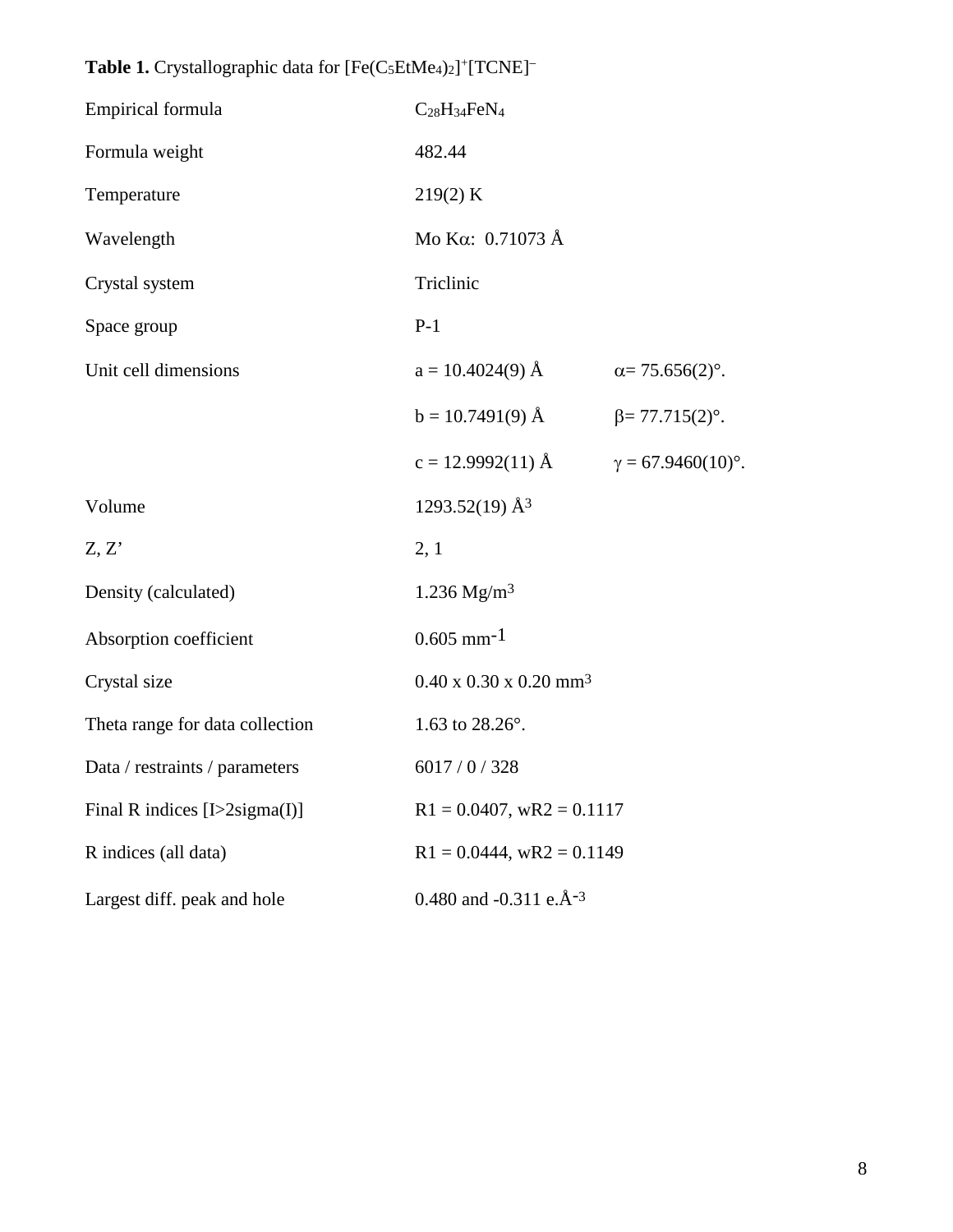

**Figure 1**. The structure and labeling scheme for **1** with 30% thermal ellipsoid probabilities. Crystallographic disorder is discussed in the text.



**Figure 2.** Unit cell of  $[Fe(C_5EtMe<sub>4</sub>)<sub>2</sub>]+[TCNE]$ <sup>-</sup>.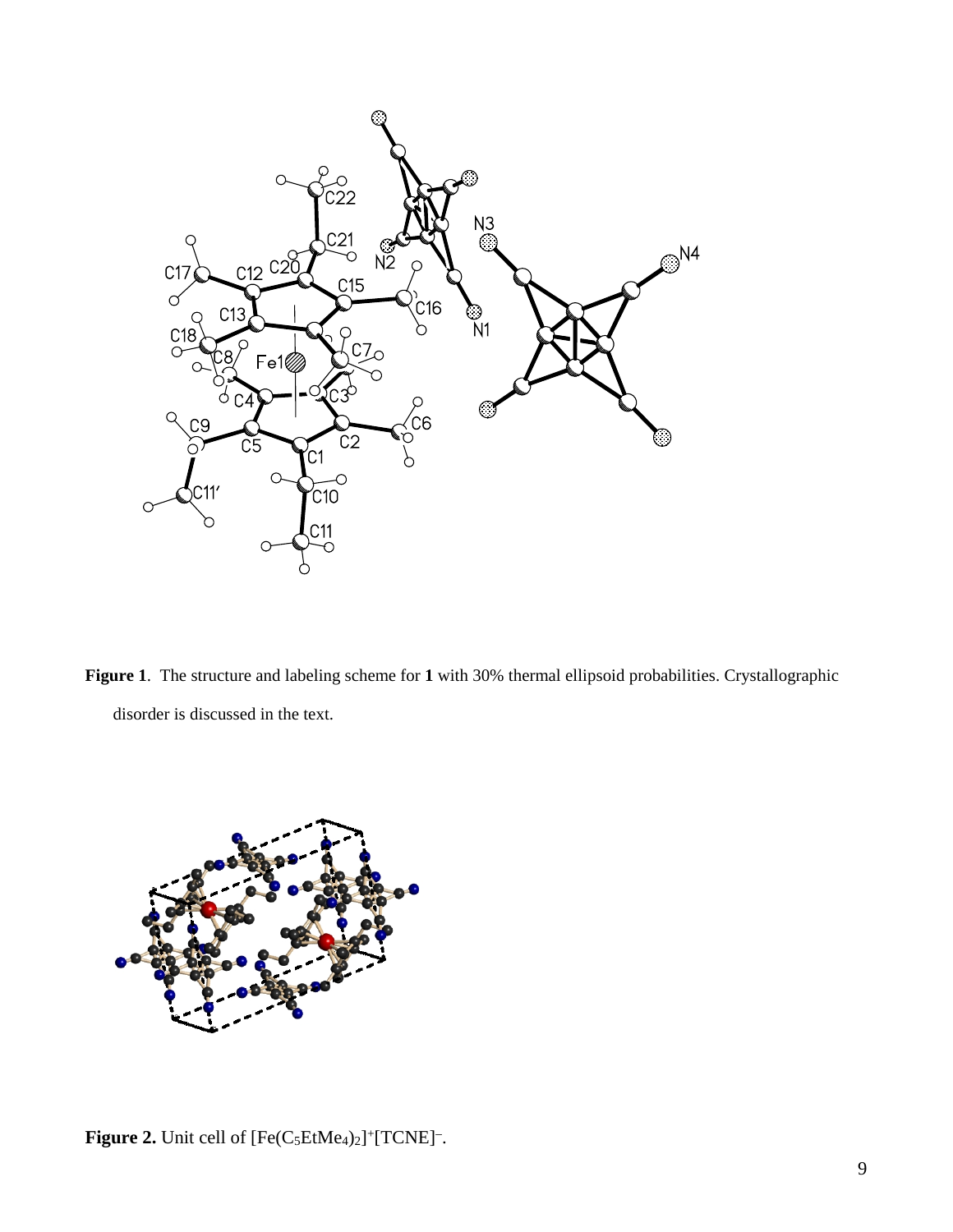

**Figure 3.**  $\chi$ T (squares) and inverse  $\chi$  (diamonds) vs. T for  $[Fe(C_5EtMe_4)_2]^+$ [TCNE]<sup>–</sup> measured in 5000 G.



Figure 4. Mössbauer spectra for  $[Fe(C_5EtMe_4)_2]^+$ [TCNE]<sup>-</sup> at 298 K and 1.5 K